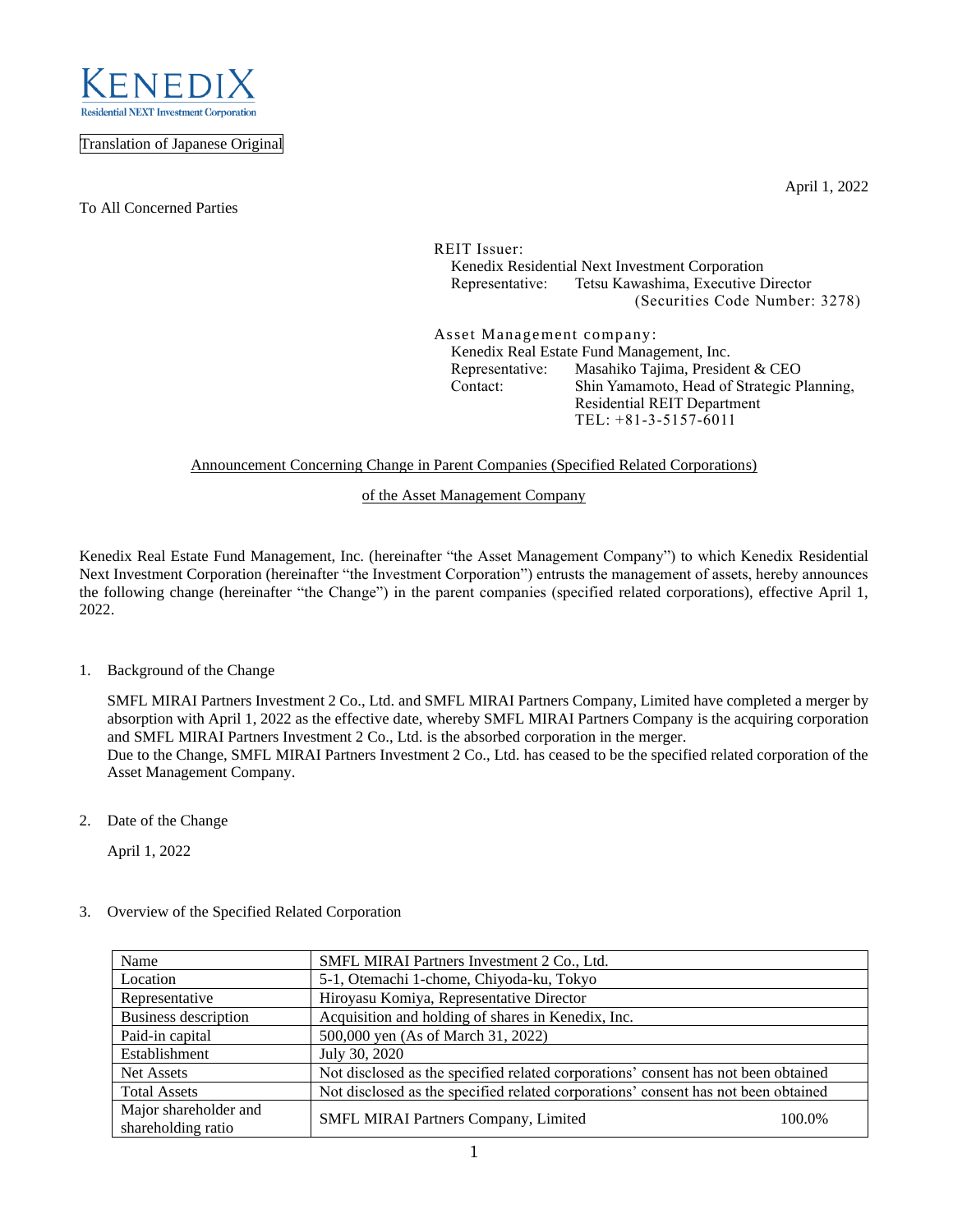

|                                                                                                            | (As of March 31, 2022) |                                                                                        |
|------------------------------------------------------------------------------------------------------------|------------------------|----------------------------------------------------------------------------------------|
| Relationship between the Investment Corporation/Asset Management Company and the parent company (specified |                        |                                                                                        |
| related corporation)                                                                                       |                        |                                                                                        |
|                                                                                                            | Capital relationship   | As of March 31, 2022, the parent company (specified related corporation) indirectly    |
|                                                                                                            |                        | holds 70.0% of the Asset Management Company's outstanding shares.                      |
|                                                                                                            | Personnel              | As of March 31, 2022, there is no personnel relationship to note between the parent    |
|                                                                                                            | relationship           | company (specified related corporation) and the Investment Corporation/Asset           |
|                                                                                                            |                        | Management Company.                                                                    |
|                                                                                                            | <b>Business</b>        | As of March 31, 2022, there is no business relationship to note between the parent     |
|                                                                                                            | relationship           | company (specified related corporation) and the Investment Corporation/Asset           |
|                                                                                                            |                        | Management Company.                                                                    |
|                                                                                                            | Related parties        | As of March 31, 2022, the parent company (specified related corporation) is a "related |
|                                                                                                            |                        | party, etc." as defined under the Investment Trust and Investment Corporation Act and  |
|                                                                                                            |                        | is a "related party" as defined in the Related-party Transaction Rules of Residential  |
|                                                                                                            |                        | REIT department of the Asset Management Company.                                       |

## 4. Future Outlook

(1) Change in asset management agreement of the Investment Corporation

There is no change as of today.

(2) Change in structure of the Asset Management Company

There is no change as of today.

(3) Change in decision-making structure for investment management

There is no change as of today.

(4) Change in rules on compliance and interested parties, etc.

There is no change as of today.

(5) Change in investment policies

There is no change as of today.

(6) Change in agreements with sponsors, etc.

There is no change as of today.

- (7) Expectations of continuance of listing of the Investment Corporation Listing will be continued.
- (8) Future policies, etc.

There is no change in current policies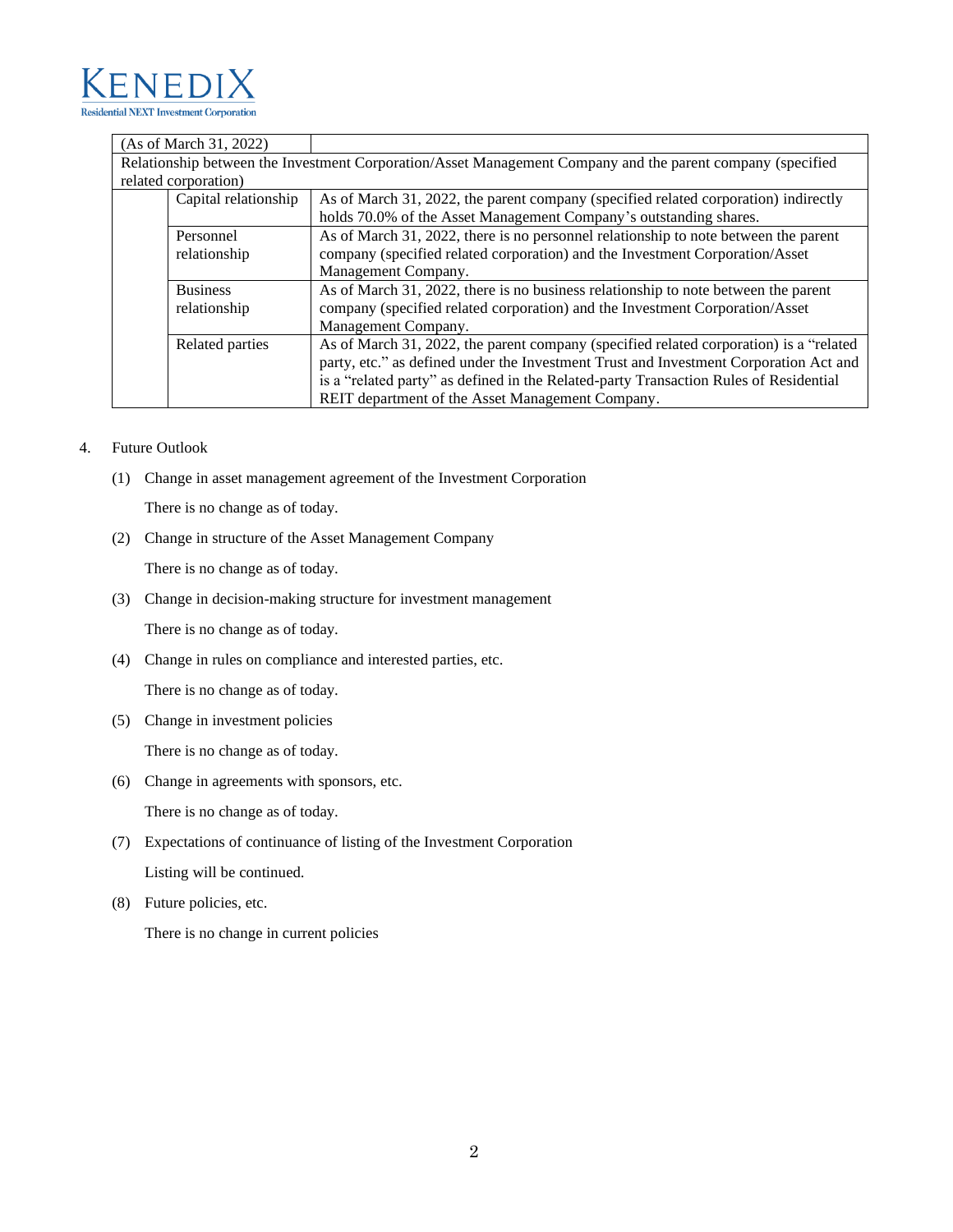

Furthermore, necessary filings and other arrangements will be made regarding the Change pursuant to the provisions of the Financial Instruments and Exchange Act, the Building Lots and Buildings Transaction Business Act and other relevant laws and regulations.

[Attached materials] Reference material: Relationship Diagram Before and After the Change

\* Website URL of the Investment Corporation:<https://www.kdr-reit.com/en>

*[Provisional Translation Only]* 

*English translation of the original Japanese document is provided solely for information purposes. Should there be any discrepancies between this translation and the Japanese original, the latter shall prevail*